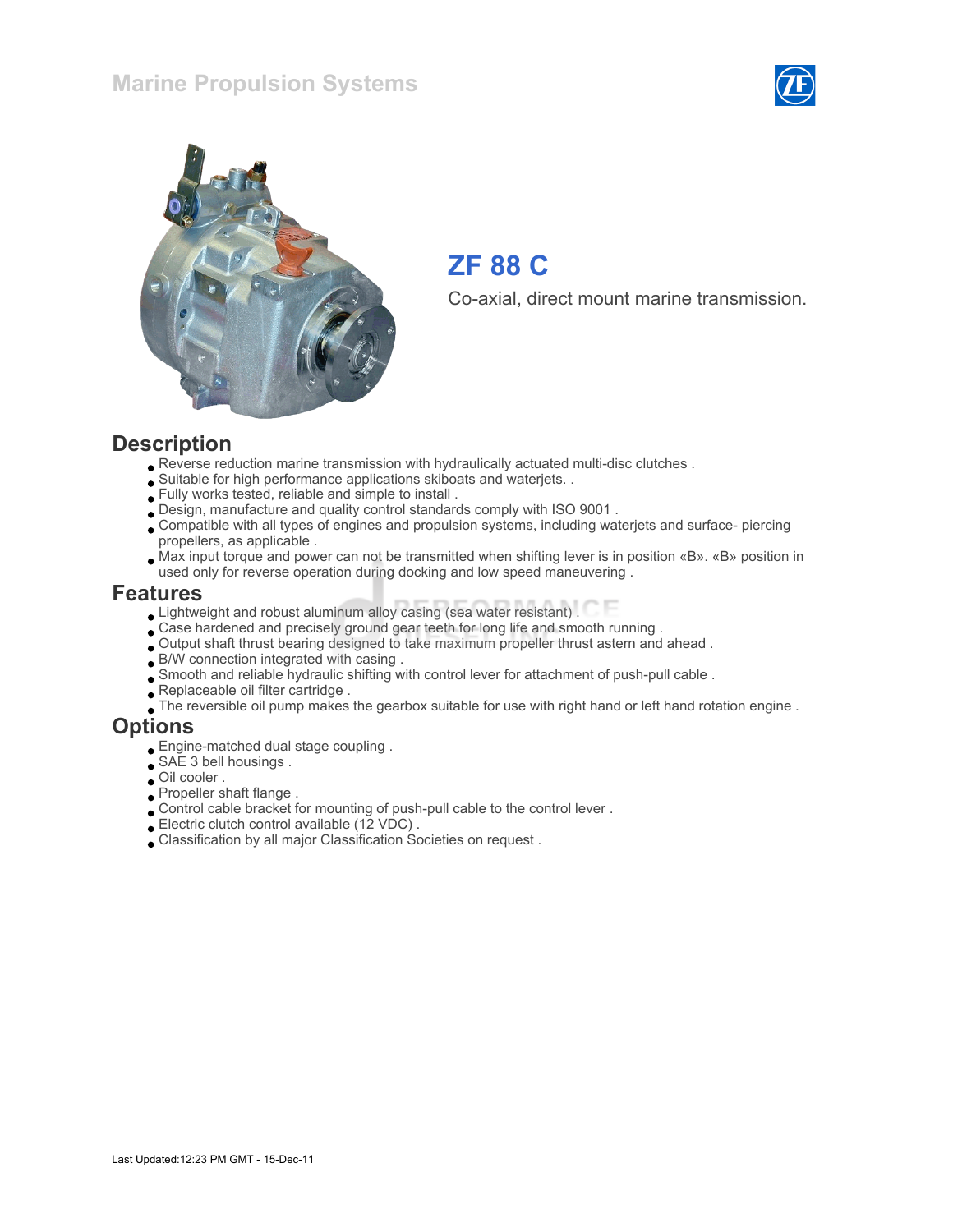## ZF 88 C Ratings

## Pleasure Duty

|         | <b>RATIOS</b> |     | MAX. TORQUE POWER/RPM |           |                                         |    | <b>INPUT POWER CAPACITY</b> |           |    |           |                            | <b>MAX</b> |
|---------|---------------|-----|-----------------------|-----------|-----------------------------------------|----|-----------------------------|-----------|----|-----------|----------------------------|------------|
| 'A' Pos | 'B' Pos       | Nm  | ftlb                  | <b>kW</b> | hp                                      | kW | hp                          | <b>kW</b> | hp | <b>kW</b> | hp                         | <b>RPM</b> |
|         |               |     |                       |           |                                         |    |                             |           |    |           | 2800 rpm 3000 rpm 3300 rpm |            |
| 1.000   | 1.031         | 880 | 649                   |           | 0.0921  0.1236  258  346  276  371  304 |    |                             |           |    |           | 408                        | 5500       |

'A' POS = continuous running position (normally AHEAD). 'B' POS = reverse position.

For ZF 45 C, ZF 45 IV, ZF 45-1 IV, ZF 63 C and ZF 88 C - Full power in 'A' POS only, 'B' POS for docking and low speed maneuvering.

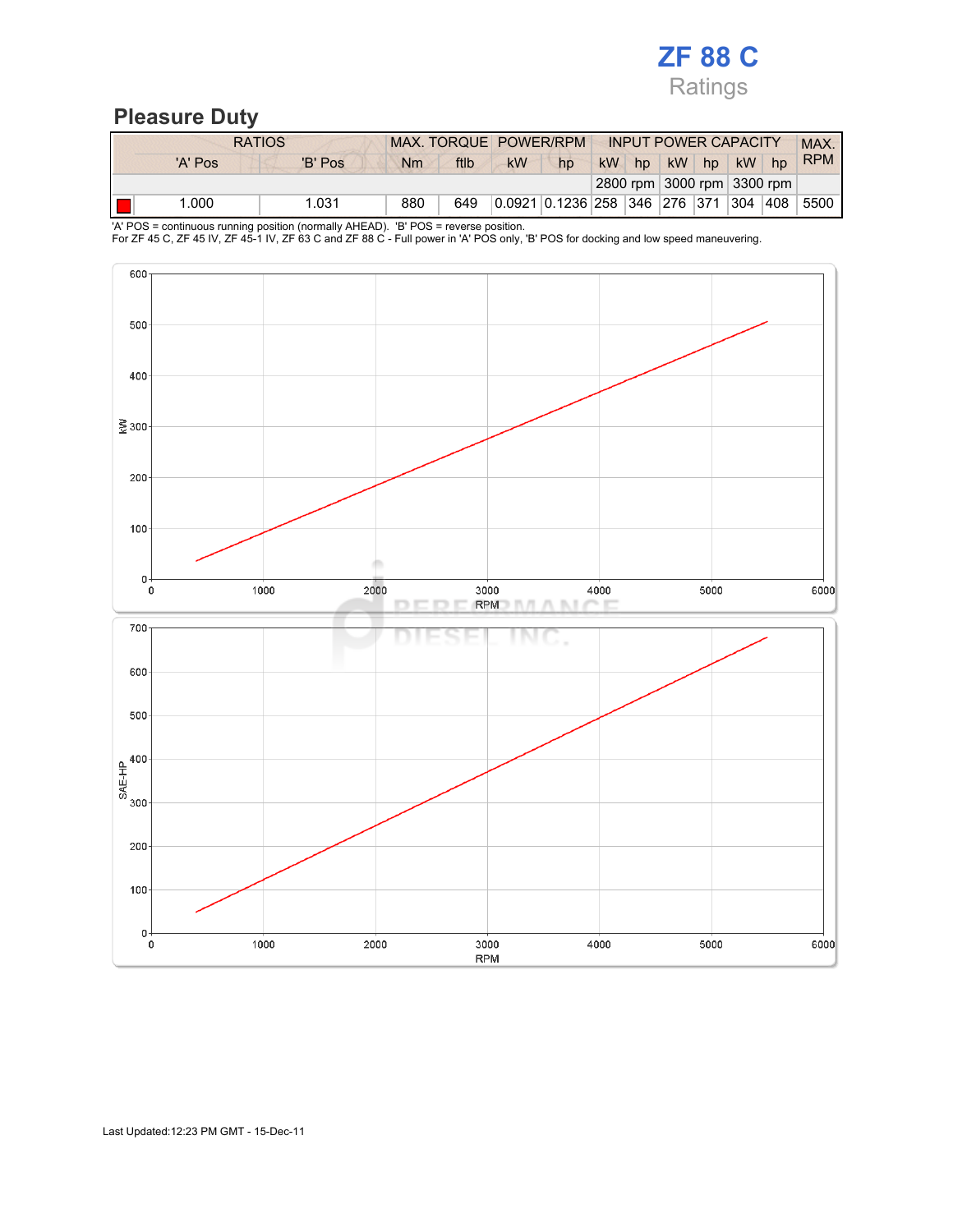

## Pleasure Duty Gasoline

|         | <b>RATIOS</b>                                                                                 |     | MAX. TORQUE POWER/RPM |    |                                       |           |    |           |    | <b>INPUT POWER CAPACITY</b> |                            | <b>MAX</b> |
|---------|-----------------------------------------------------------------------------------------------|-----|-----------------------|----|---------------------------------------|-----------|----|-----------|----|-----------------------------|----------------------------|------------|
| 'A' Pos | 'B' Pos                                                                                       | Nm  | ftlb                  | kW | hp                                    | <b>kW</b> | hp | <b>kW</b> | hp | <b>kW</b>                   | hp                         | <b>RPM</b> |
|         |                                                                                               |     |                       |    |                                       |           |    |           |    |                             | 4000 rpm 4400 rpm 4800 rpm |            |
| 1.000   | 1.031                                                                                         | 880 | 649                   |    | 0.0921 0.1236 369 494 405 544 442 593 |           |    |           |    |                             |                            | 5500       |
|         | $101 \text{ DOP}$ = continuous supplies position (permelly ALIEAD). IDLDOC = severas position |     |                       |    |                                       |           |    |           |    |                             |                            |            |

'A' POS = continuous running position (normally AHEAD). 'B' POS = reverse position. For ZF 45 C, ZF 45 IV, ZF 45-1 IV, ZF 63 C and ZF 88 C - Full power in 'A' POS only, 'B' POS for docking and low speed maneuvering.

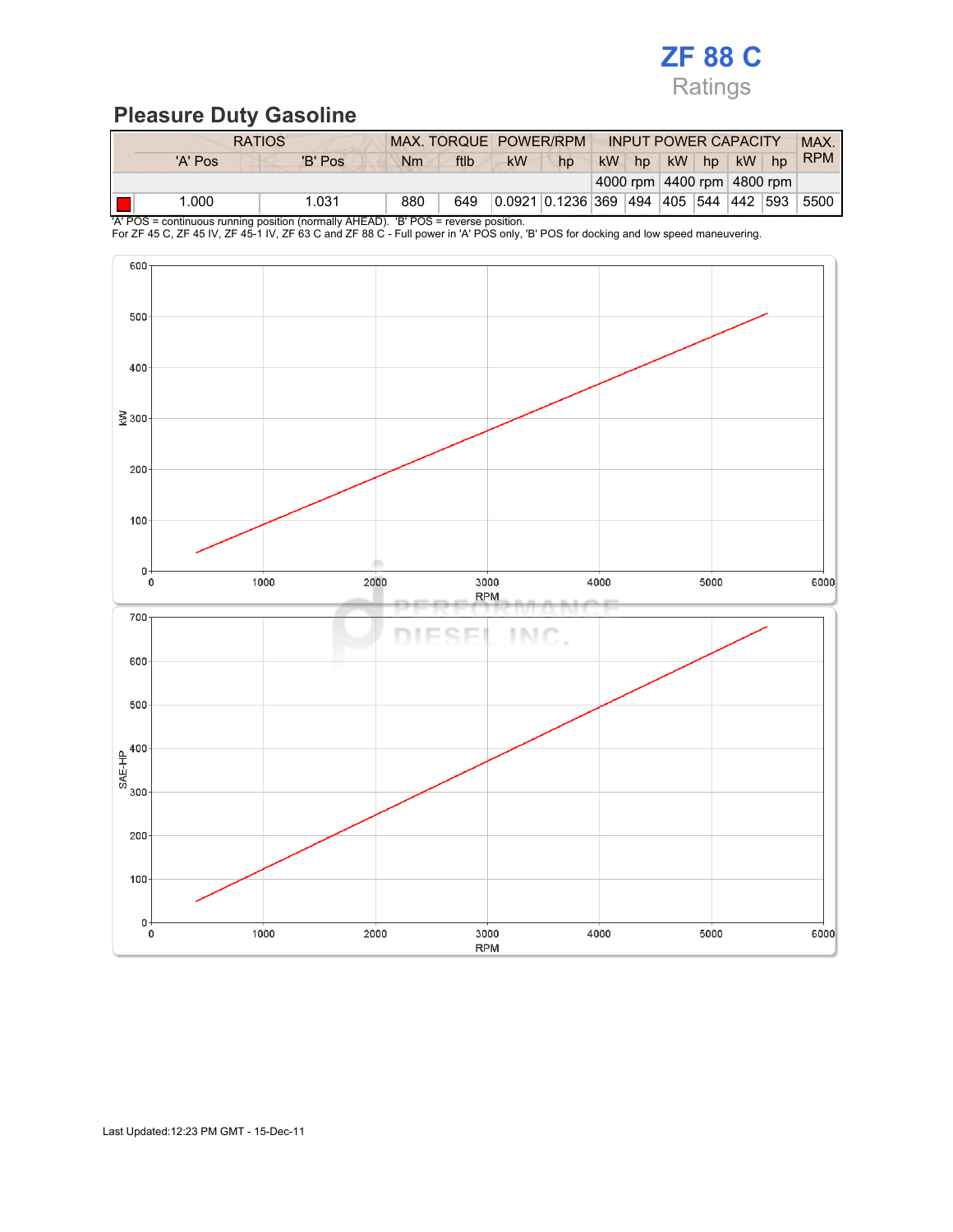## ZF 88 C Ratings

## Light Duty

|         | <b>RATIOS</b> | MAX. TORQUE POWER/RPM |      |           |                                       |    |    |       | <b>INPUT POWER CAPACITY</b> |                            | <b>MAX</b> |
|---------|---------------|-----------------------|------|-----------|---------------------------------------|----|----|-------|-----------------------------|----------------------------|------------|
| 'A' Pos | 'B' Pos       | Nm                    | ftlb | <b>kW</b> | hp                                    | kW | hp | kW hp | $kW$ hp                     |                            | <b>RPM</b> |
|         |               |                       |      |           |                                       |    |    |       |                             | 2100 rpm 2500 rpm 2800 rpm |            |
| 1.000   | 1.031         | 478                   | 353  |           | 0.0501 0.0671 105 141 125 168 140 188 |    |    |       |                             |                            | 5500       |

'A' POS = continuous running position (normally AHEAD). 'B' POS = reverse position. For ZF 45 C, ZF 45 IV, ZF 45-1 IV, ZF 63 C and ZF 88 C - Full power in 'A' POS only, 'B' POS for docking and low speed maneuvering.

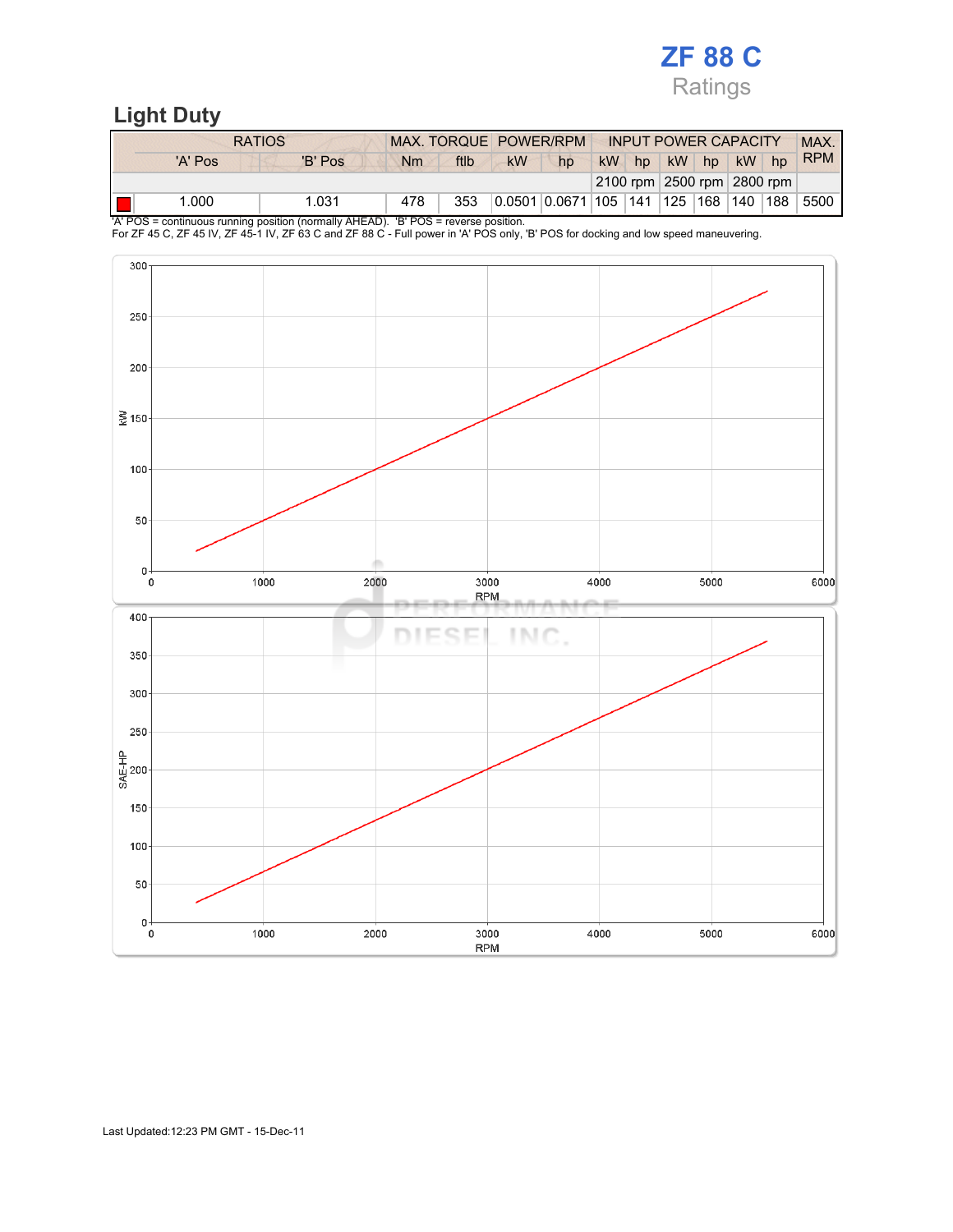### ZF 88 C Dimensions



mm (inches)  $A$  B<sub>1</sub> B<sub>2</sub> H<sub>1</sub> H<sub>2</sub> L L<sub>1</sub> L<sub>2</sub> L<sub>3</sub> Bell Hsg.  $-$  136 (5.33) 131 (5.16) 145 (5.71) 198 (7.80)  $-$  267 (10.5) 64.5 (2.54)  $-$  B/W Weight kg (lb) Oil Capacity Litre (US qt) 32.0 (70.0) 2.00 (2.10)

## SAE Bell Housing Dimensions

|         |    |    |              |                                                         |  |  | <b>Bolt Holes</b> |  |  |  |
|---------|----|----|--------------|---------------------------------------------------------|--|--|-------------------|--|--|--|
| SAE No. |    |    |              |                                                         |  |  | <b>Diameter</b>   |  |  |  |
|         | mm | mm | $\mathsf{I}$ | mm                                                      |  |  | mm                |  |  |  |
|         |    |    |              | 409.58 16.125 428.63 16.875 450.85 17.75 12 10.32 13/32 |  |  |                   |  |  |  |

## Output Coupling Dimensions

|    |  |  |  |             | <b>Bolt Holes</b> |                                                           |                |      |      |  |
|----|--|--|--|-------------|-------------------|-----------------------------------------------------------|----------------|------|------|--|
|    |  |  |  |             |                   | No.                                                       | Diameter $(E)$ |      |      |  |
| mm |  |  |  | in mm in mm | $\mathsf{I}$      | mm                                                        |                | mm   |      |  |
|    |  |  |  |             |                   | 127   5.00   108   4.25   63.5   2.50   10.0   0.39     4 |                | 11.5 | 0.45 |  |



CE